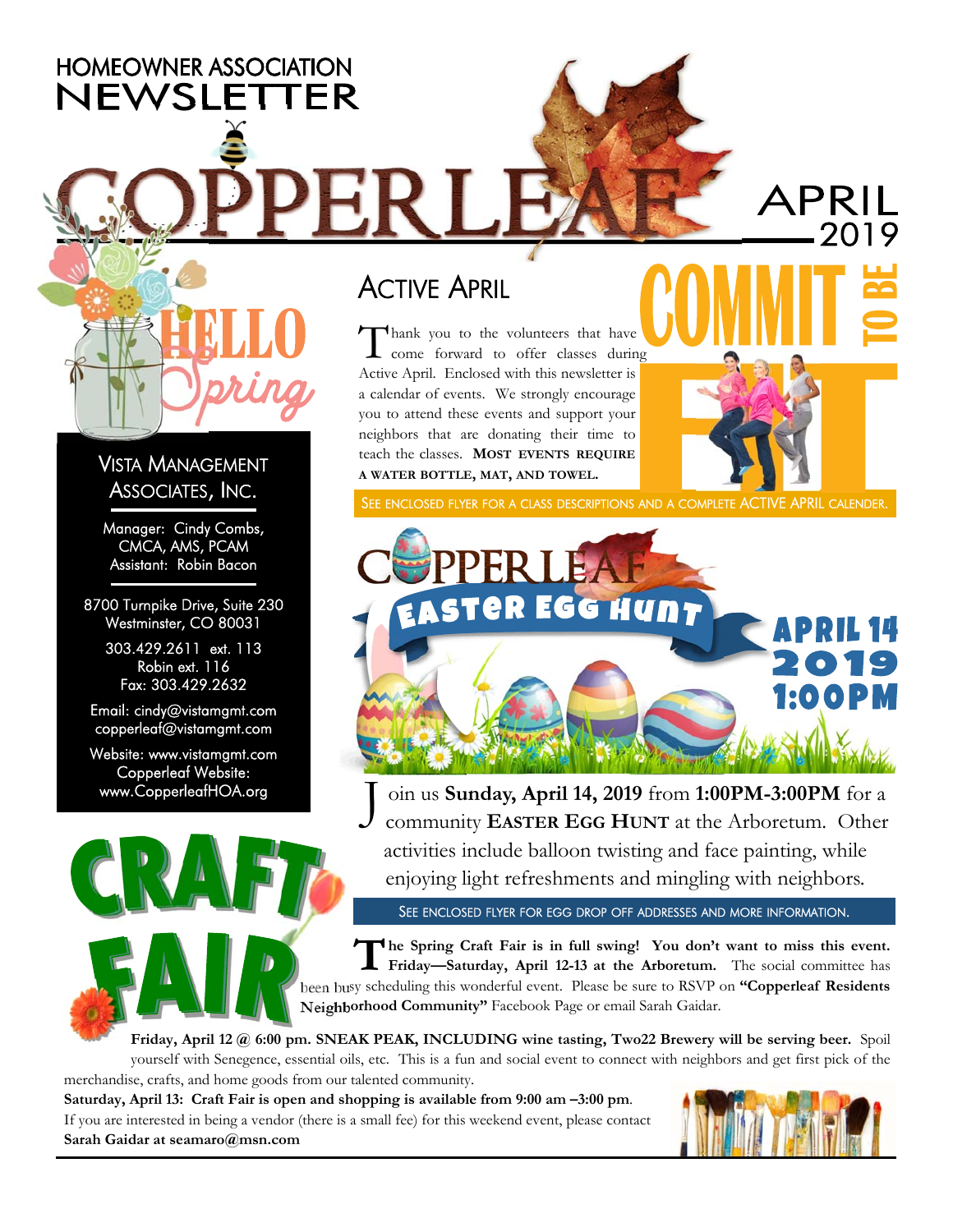#### **COPPERLEAF** NEWSLETTER **PAGE 2**



C lear out the clutter that abounds in your basement, garage and closets by getting rid of items you will **never use again. Join your neighbors for our ANNUAL GARAGE SALE event on SATURDAY, JUNE 1ST FROM 7:00AM TO 4:00PM. You may participate for any length of time. Just open your garage when you are ready and close when you are done. Advertisements will be placed in local papers, the event in The Denver Post, Craig's List, social media and we will post banners. Tina Lombardi with Keller Williams Realty will be providing signage and maps for those participating. Please notify her via email TinaLombardi@kw.com or call 303.808.5768. If you do not have a sign, please let her know and she will drop a sign at your house.** 



Each Keller Williams

brokerage business is independently owned and operated.

This section of the newsletter is to provide a friendly reminder of common seasonal violations we see on a regular basis. Please refer to the following list to avoid a "nasty gram" this season.

- **Trash Cans**: Section 2.94. "Trash containers must be stored in an enclosed garage or stored behind the wing return fence at all times except between the hours of 6:00 AM until sundown on the day of trash pickup."
- **BBQs and Maintenance Equipment**: Section 3.10. "No Unsightliness. All unsightly conditions, structures, facilities, equipment, objects, boxes, implements, machinery, appliances, and other unsightly conditions shall be enclosed within a structure or within rear yard fencing, so not to be visible from any other Unit or Common Area, including snow removal equipment and garden and other maintenance equipment, except when in actual use."
- **Tree Suckers**: Remove all tree suckers around the bottom of the tree or elsewhere in your yard. They are not sustainable and if allowed to grow will take valuable nutrients from other plants that you have planted and want to thrive.

### PLEASE PICK-UP AFTER YOUR PET

O n behalf of all residents, we would like to remind all pet owners that it is your responsibility to pick-up the waste left behind by your four-legged friends. Copperleaf HOA



provides pet stations and waste cans in every park. We understand it is cold, but for those using the parks on a warm day, it is most unfortunate to ruin their enjoyment by stepping in an unpleasant surprise.

> **FOR THOSE RESIDENTS THAT ARE DILIGENT ABOUT CLEANING UP AFTER YOUR PETS – THANK YOU!**

#### REMOVAL OF WHITE RIBBONS

Thank you to everyone that helped to place ribbons around the trees in our community. What a wonderful display of

support for the Cunningham Family. We now need your assistance in removing all the white ribbons in your yards.

Metal ribbons have been placed in the two round-a-bouts on Copperleaf Blvd. that will remain in place for 90 days.



#### RESEEDING OF WESTERN PARK IN PONDEROSA

The grass in Western Park has been worn down to the dirt. Last year we tried over-seeding the areas with some success. This year we are planning to reseed the entire park, including additional top soil. This will require us to CLOSE the park for several weeks.

Orange fencing will be in place to notify you that the work is taking place. Unfortunately, with the Colorado weather, we do not have the exact start date, but plans are to start in April. Please watch the weekly emails for more information.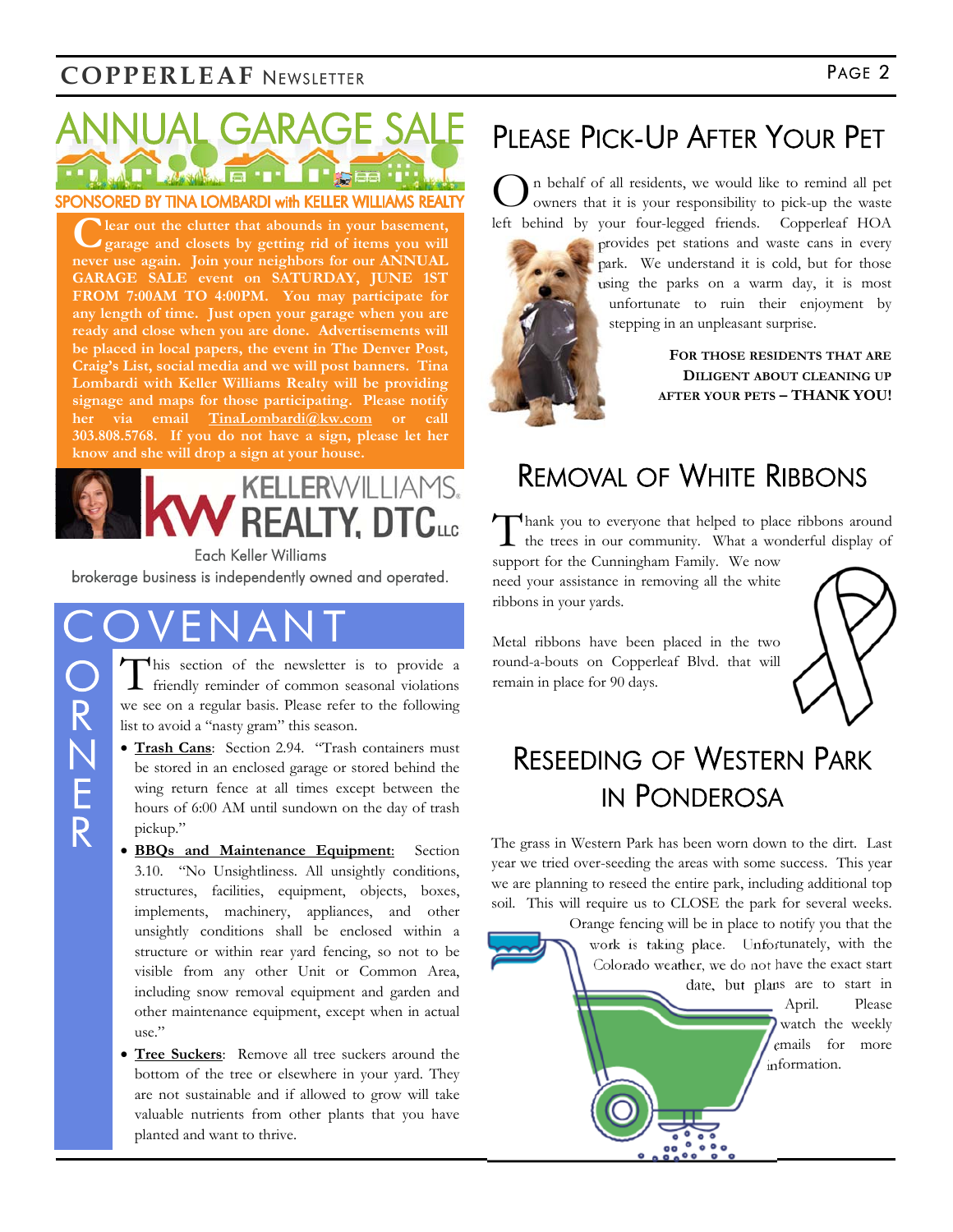| <b>SUNDAY</b>             | <b>MONDAY</b>                                              | <b>TUESDAY</b> | <b>WEDNESDAY</b>                                                                            | <b>THURSDAY</b> | <b>FRIDAY</b>                                                                 | <b>SATURDAY</b>                                              |
|---------------------------|------------------------------------------------------------|----------------|---------------------------------------------------------------------------------------------|-----------------|-------------------------------------------------------------------------------|--------------------------------------------------------------|
|                           | $\mathbf{1}$<br>YOGA/PILATES<br>5:00PM<br><b>ARBORETUM</b> | $\overline{2}$ | $\overline{\mathbf{3}}$<br><b>RAW COOKING</b><br><b>CLASS</b><br>6:00PM<br><b>ARBORETUM</b> | $\overline{4}$  | $\overline{5}$                                                                | 6                                                            |
| $\overline{7}$            | 8<br>YOGA/PILATES<br>5:00PM<br><b>ARBORETUM</b>            | 9              | 10<br><b>RAW COOKING</b><br><b>CLASS</b><br>6:00PM<br><b>ARBORETUM</b>                      | 11              | 12<br><b>CRAFT FAIR</b><br><b>SNEAK PEAK</b><br>$6:00$ pm<br><b>ARBORETUM</b> | 13<br><b>CRAFT FAIR</b><br>9:00AM-3:00PM<br><b>ARBORETUM</b> |
| <b>14 EASTER EGG HUNT</b> | 15<br>YOGA/PILATES<br>5:00PM<br><b>ARBORETUM</b>           | 16             | 17                                                                                          | 18              | 19                                                                            | 20                                                           |
| 21                        | 22<br><b>YOGA/PILATES</b><br>5:00PM<br><b>ARBORETUM</b>    | 23             | 24                                                                                          | 25              | 26                                                                            | 27                                                           |
| 28                        | 29<br>YOGA/PILATES<br>5:00PM<br><b>ARBORETUM</b>           | 30             |                                                                                             |                 |                                                                               |                                                              |

# TIVE APRIL CLASS DESCRIPT

| <b>CLASS:</b> | <b>YOGA/PILATES</b>    |  |  |
|---------------|------------------------|--|--|
| Instructor:   | <b>Joan Lambert</b>    |  |  |
| Day/Time:     | Mondays at 5:00PM      |  |  |
| Location:     | Copperleaf Arboretum   |  |  |
| Equipment:    | Water bottle, mat, and |  |  |
|               | comfortable clothes.   |  |  |

Join Joan Lambert for Yoga and Pilates with HIIT training. It will consist of 15 minutes of High Intensity Interval Training, followed by 10 minutes of strength training and 30 minutes of stretching. All exercises are low impact. Please bring your own mat and water, and wear comfortable clothing.

| <b>CLASS:</b> | <b>RAW LIVING WHOLE FOOD CLASS</b>                                                                                 |  |  |
|---------------|--------------------------------------------------------------------------------------------------------------------|--|--|
| Instructor:   | <b>Certified Raw Chef Patricia Autry</b>                                                                           |  |  |
| Day/Time:     | Wednesdays, April 3 & 10, 2019, 6:00PM                                                                             |  |  |
| Location:     | Copperleaf Arboretum                                                                                               |  |  |
|               | $\mathbf{r}$ and $\mathbf{r}$ and $\mathbf{r}$ and $\mathbf{r}$ and $\mathbf{r}$ and $\mathbf{r}$ and $\mathbf{r}$ |  |  |

Learn how to make delicious raw and living whole foods with Patricia Autry B.S., CNC and Certified Raw Food Chef and Instructor, starting at 6:00PM-8:00PM. This class will be open to everyone 10 years old, and older. Children 10-18: \$10.00 Adults: \$20.00, per class.

WEDNESDAY, APRIL 3rd

- Breakfast Almond milk/pineapple smoothie
- Lunch Cucumber and avocado soup
- Dinner Soft taco/tostada veggie wrap
- Dessert Raw brownies with raw fudge sauce
- WEDNESDAY, APRIL 10th
- Kale Smoothie
- Kale Salad
- Kale & Artichoke Dip
- Kale Chips
- Purified Water & Twilight Tea will be served at both events

To join in this Active April Event, please RSVP to Patricia Autry, 720.485.8329.